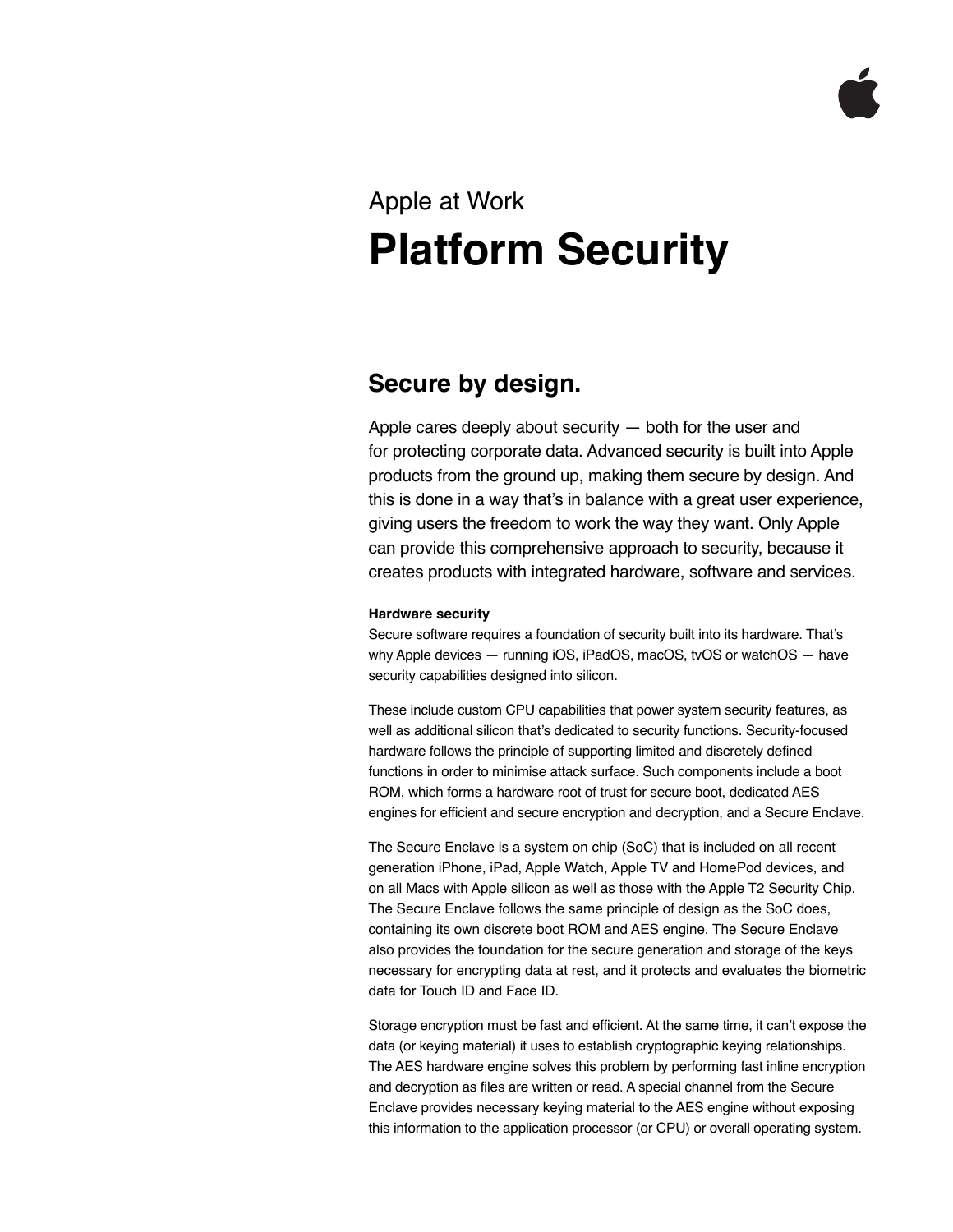This ensures that the Apple Data Protection and FileVault technologies protect users' files without exposing long-lived encryption keys.

Apple has designed secure boot to protect the lowest levels of software against tampering and to allow only trusted operating system software from Apple to load at startup. Secure boot begins in immutable code called the Boot ROM, which is laid down during Apple SoC fabrication and is known as the hardware root of trust. On Mac computers with a T2 chip, trust for macOS secure boot begins with the T2. (Both the T2 chip and the Secure Enclave also execute their own secure boot processes using their own separate boot ROM — this is an exact analogue to how the A-series and M1 chips boot securely.)

The Secure Enclave also processes fingerprint and face data from Touch ID and Face ID sensors in Apple devices. This provides secure authentication while keeping user biometric data private and secure. It also enables users to benefit from the security of longer and more complex passcodes and passwords with, in many situations, the convenience of swift authentication for access or purchases.

These Apple device security features are made possible by the combination of silicon design, hardware, software and services available only from Apple.

### **System security**

Building on the unique capabilities of Apple hardware, system security is responsible for controlling access to system resources in Apple devices without compromising usability. System security encompasses the boot-up process, software updates, and protection of computer system resources such as CPU, memory, disk, software programs and stored data.

The most recent versions of Apple operating systems are the most secure. An important part of Apple security is secure boot, which protects the system from malware infection at boot time. Secure boot begins in hardware and builds a chain of trust through software, where each step ensures that the next is functioning properly before handing over control. This security model supports not only the default boot of Apple devices but also the various modes for recovery and timely updates on Apple devices. Subcomponents like the T2 chip and the Secure Enclave also perform their own secure boot to help ensure they only boot knowngood code from Apple. The update system can even prevent downgrade attacks, so that devices can't be rolled back to an older version of the operating system (which an attacker knows how to compromise) as a method of stealing user data.

Apple devices also include boot and runtime protections so that they maintain their integrity during ongoing operation. Apple-designed silicon on iPhone, iPad, Apple Watch, Apple TV and HomePod, and Mac with Apple silicon, provide a common architecture for protecting operating system integrity. macOS also features an expanded and configurable set of protection capabilities in support of its differing computing model, as well as capabilities supported on all Mac hardware platforms.

## **Encryption and data protection**

Apple devices have encryption features to safeguard user data and enable remote wipe in the case of device theft or loss.

The secure boot chain, system security and app security capabilities all help to verify that only trusted code and apps run on a device. Apple devices have additional encryption features to safeguard user data, even when other parts of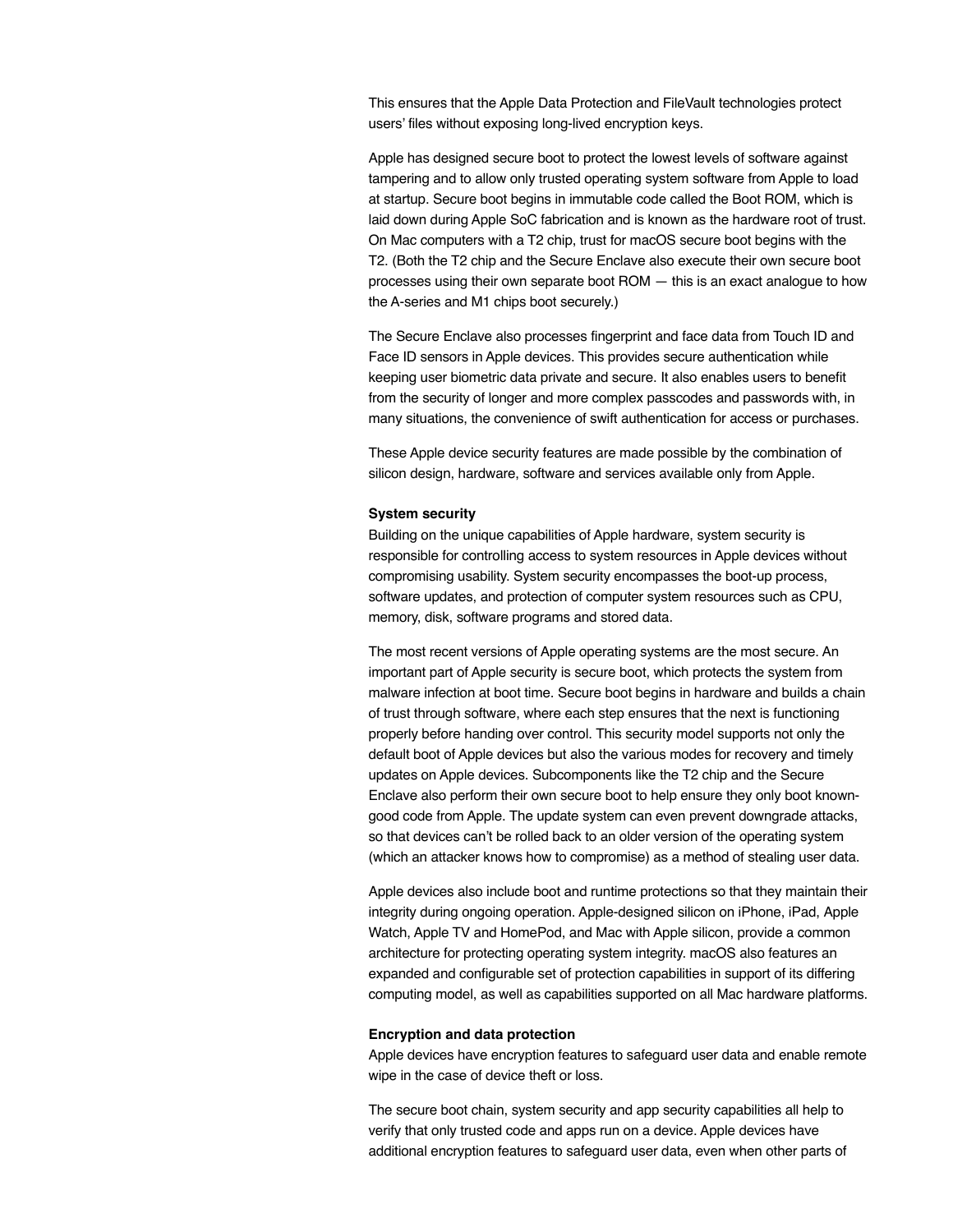the security infrastructure have been compromised (for example, if a device is lost or is running untrusted code). All these features benefit both users and IT administrators, protecting personal and corporate information and providing methods for instant and complete remote wipe in the case of device theft or loss.

iOS and iPadOS devices use a file encryption methodology called Data Protection, whereas the data on an Intel-based Mac is protected with a volume encryption technology called FileVault. A Mac with Apple silicon uses a hybrid model that supports Data Protection, with two caveats: the lowest protection level (Class D) isn't supported, and the default level (Class C) uses a volume key and acts just like the FileVault on an Intel-based Mac. In all cases, key management hierarchies are rooted in the dedicated silicon of the Secure Enclave, and a dedicated AES engine supports line-speed encryption and helps ensure that long-lived encryption keys aren't exposed to the kernel operating system or CPU (where they might be compromised). (An Intel-based Mac with a T1 chip or lacking a Secure Enclave doesn't use dedicated silicon to protect its FileVault encryption keys.)

Besides using Data Protection and FileVault to prevent unauthorised access to data, Apple operating system kernels enforce protection and security. The kernel uses access controls to sandbox apps (which restricts what data an app can access) and a mechanism called a Data Vault (which restricts access to the data of an app from all other requesting apps rather than restricting the calls an app can make).

#### **App security**

Apps are among the most critical elements of a security architecture. Even as apps provide amazing productivity benefits for users, they also have the potential to negatively impact system security, stability and user data if they're not handled properly.

Because of this, Apple provides layers of protection to help ensure that apps are free of known malware and haven't been tampered with. Additional protections ensure that access from apps to user data is carefully mediated. These security controls provide a stable, secure platform for apps, enabling thousands of developers to deliver hundreds of thousands of apps for iOS, iPadOS and macOS — all without impacting system integrity. And users can access these apps on their Apple devices without undue fear of viruses, malware or unauthorised attacks.

On iPhone, iPad and iPod touch, all apps are obtained from the App Store — and all apps are sandboxed — to provide the tightest controls.

On Mac, many apps are obtained from the App Store, but Mac users also download and use apps from the internet. To safely support internet downloading, macOS layers additional controls. First, by default in macOS 10.15 or later, all Mac apps need to be notarised by Apple to launch. This requirement helps to ensure that these apps are free of known malware without requiring that the apps be provided through the App Store. In addition, macOS includes state-of-the-art antivirus protection to block — and if necessary remove — malware.

As an additional control across platforms, sandboxing helps protect user data from unauthorised access by apps. And in macOS, data in critical areas is itself protected — which helps ensure that users remain in control of access to files in